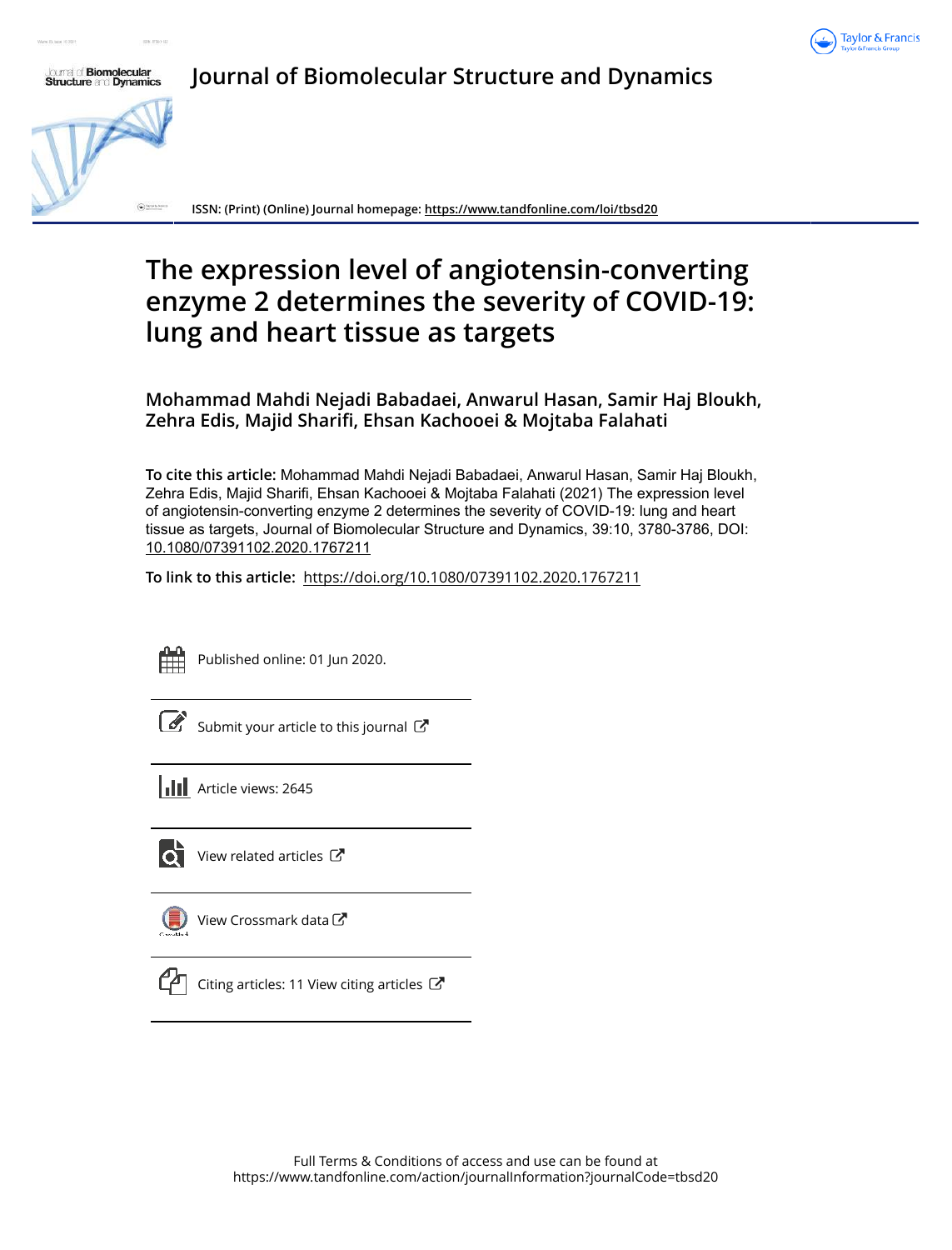#### REVIEW ARTICLE

Taylor & Francis Taylor & Francis Group

Check for updates

## The expression level of angiotensin-converting enzyme 2 determines the severity of COVID-19: lung and heart tissue as targets

Mohammad Mahdi Nejadi Babadaei<sup>a</sup>, Anwarul Hasan<sup>b,c</sup>, Samir Haj Bloukh<sup>d</sup>, Zehra Edis<sup>e</sup>, Majid Sharifi<sup>f</sup>, Ehsan Kachooei<sup>g</sup> and Mojtaba Falahati<sup>f</sup>

<sup>a</sup>Department of Molecular Genetics, Faculty of Biological Science, North Tehran Branch, Islamic Azad University, Tehran, Iran; <sup>b</sup>Department of Mechanical and Industrial Engineering, College of Engineering, Qatar University, Doha, Qatar; <sup>c</sup>Biomedical Research Center, Qatar University, Doha, Qatar; <sup>d</sup>Department of Clinical Sciences, College of Pharmacy and Health Sciences, Ajman University, Ajman, United Arab Emirates; <sup>e</sup>Department of Pharmaceutical Sciences, College of Pharmacy and Health Sciences, Ajman University, Ajman, United Arab Emirates; <sup>f</sup>Department of Nanotechnology, Faculty of Advanced Sciences and Technology, Tehran Medical Sciences, Islamic Azad University, Tehran, Iran; <sup>g</sup>Department of Molecular Sciences, Macquarie University, Sydney, Australia

Communicated by Ramaswamy H. Sarma

#### **ARSTRACT**

Researchers have reported some useful information about the severe acute respiratory syndrome coronavirus 2 (SARS-CoV-2) leading to CoV disease 2019 (COVID-19). Several studies have been performed in order to develop antiviral drugs, from which a few have been prescribed to patients. Also, several diagnostic tests have been designed to accelerate the process of identifying and treating COVID-19. It has been well-documented that the surface of host cells is covered by some receptors, known as angiotensin-converting enzyme 2 (ACE2), which mediates the binding and entry of CoV. After entering, the viral RNA interrupts the cell proliferation system to activate self-proliferation. However, having all the information about the outbreakof the SARS-COV-2, it is not still clear which factors determine the severity of lung and heart function impairment induced by COVID-19. A major step in exploring SARS-COV-2 pathogenesis is to determine the distribution of ACE2 in different tissues . In this review, the structure and origin of CoV, the role of ACE2 as a receptor of SARS-COV-2 on the surface of host cells, and the ACE2 distribution in different tissues with a focus on lung and cardiovascular system have been discussed. It was also revealed that acute and chronic cardiovascular diseases (CVDs) may result in the clinical severity of COVID-19. In conclusion, this review may provide useful information in developing some promising strategies to end up with a worldwide COVID-19 pandemic.

## ARTICLE HISTORY

Received 19 April 2020 Accepted 5 May 2020

#### **KEYWORDS**

Coronavirus; COVID-19; SARS; MERS; SARS-CoV-2; ACE2; lung; heart

## 1. Introduction

Severe acute respiratory syndrome (SARS)-CoV, as well as middle east respiratory syndrome (MERS) and SARS CoV 2 (SARS-CoV-2) belong to coronaviridae family (Payne, 2017; Schwartz & Graham, 2020). All these three viruses are pathogenic and cause of respiratory problems in humans (Kwok et al., 2019; Peeri et al., 2020). In the December 2019, a series of unexpected cases of pneumonia were observed in China (He, Deng, et al., 2020; Zu et al., 2020). The government and health researchers in this country proceeded strategies to control the outbreak of the virus and programmed an etiological study (Kucharski et al., 2020; Prem et al. 2020). Finlay, World Health Organization (WHO) announced that the SARS-CoV-2 causes the CoV disease 2019 (COVID-19) (Lai et al., 2020).

The COVID-19 incubation period is estimated from 1 to 14 days (Lauer et al., 2020; Linton et al., 2020). The lungs are the main organs that are affected by COVID-19 (Aigner et al., 2020; Cheng, Wang, et al., 2020), but in serious cases other parts of the body such as central nervous system (CNS) (Baig et al., 2020), kidney (Cheng, Luo, et al., 2020; He, Mok, et al.,

2020), liver (Feng et al., 2020; Zhang, Shi, et al., 2020), heart (Akhmerov & Marban, 2020; Shi et al., 2020), stomach (Poggiali et al., 2020), intestine (Cao, 2020; Monteleone & Ardizzone, 2020; Turner et al., 2020) can also be affected.

Like many other respiratory diseases, the severity of the infection caused by the SARS-CoV-2 can vary from patient to patient. According to the latest findings, some cases of SARS-CoV-2 infection were associated with pneumonia and shortness of breath (Cao et al., 2020; Wu, Zhao, et al., 2020).On the other hand, some patients diagnosed with the SARS-CoV-2 showed developed respiratory failure, septic shock, or multiple organ failure (Landi et al. 2020; Liu et al., 2020). Notably, the fatality rate of infection was reported to be approximately 2% (Banerjee et al., 2020).

Scientists are trying to figure out the reasons for increasing rate of infection and death in infected population with the SARS-CoV-2 (Pedersen & Ho, 2020). The latest data from China are based on an analysis of confirmed cases, and generally show that elderly people and those who have already suffered from serious disease are significantly at higher risk of COVID-19 (Le Couteur et al., 2020; Lipsitch et al., 2020). The fatality rate of healthy people who die from COVID-19 is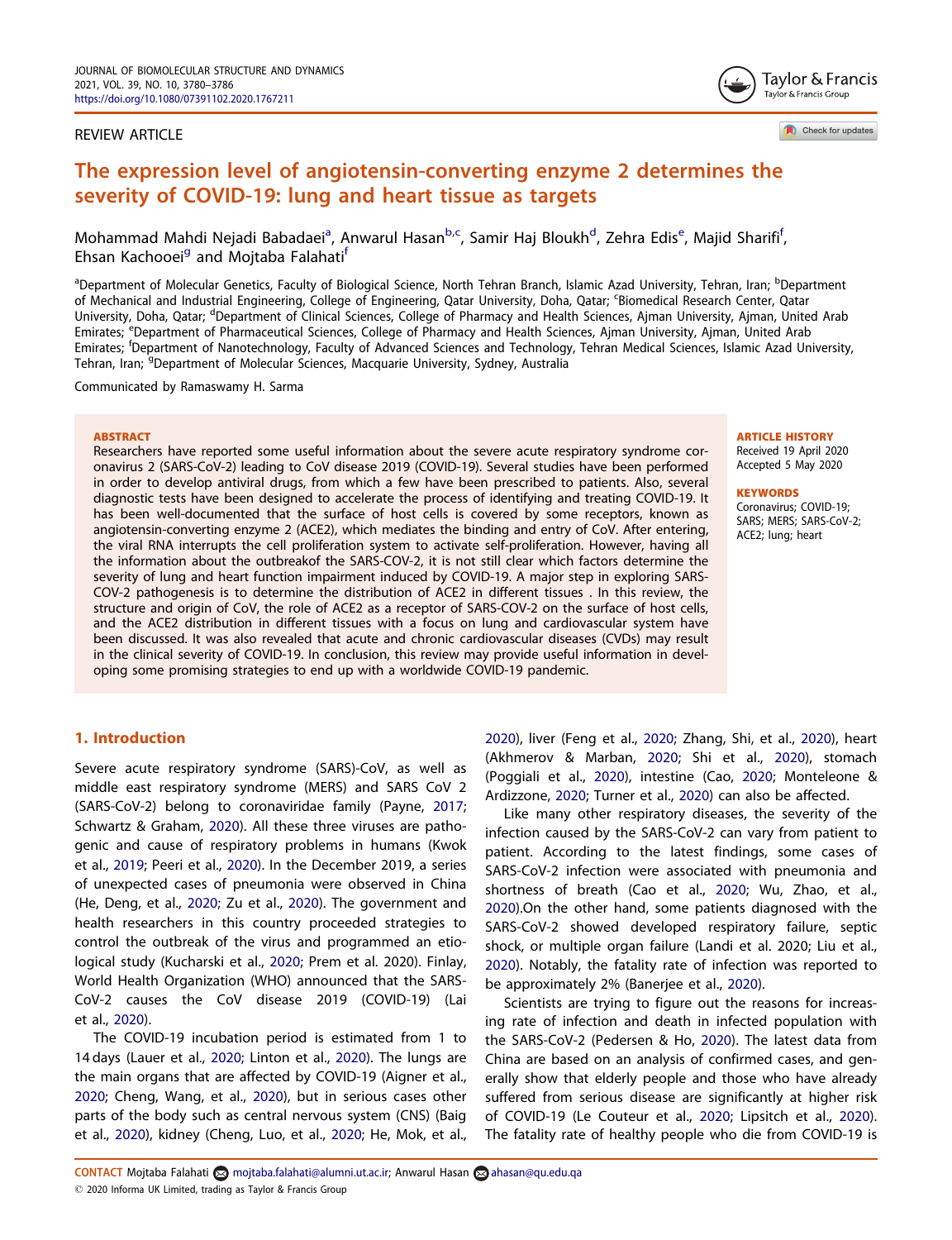less than 1%, whereas the fatality rate for people with cardiovascular disease (CVDs) is more than 10% (Matsushita et al., 2020), for diabetics 7.3% (Hill et al., 2020), and for those with chronic respiratory disease is about 6% (Halpin et al., 2020).

Overall, less than 3% of COVID-19 cases showed fatal, and statistical analysis shows that 14.8% of these patients were older than 80 years (Le Couteur et al., 2020; Rothan & Byrareddy, 2020). These statistical analysis shows that older people are more prone to severe forms of COVID-19 (Le Couteur et al., 2020). The death had occurred in all age groups except in children and there were proportionally few cases among children in general. This pattern of increasing severity of the COVID-19 with age is totally different with the outbreak of some other CoVs. It is postulated that the severity of COVID-19 depends on a person's immune response and the type of infected organ (Rothan & Byrareddy, 2020).

#### 2. Structure and origin of CoV

CoVs are single-stranded RNA viruses, sense-positive with animal origin and belong to the *Coronaviridae* family and the Nidovirales category (Chen et al., 2020; Pal et al., 2020). The CoVs are genotypically and serologically divided into four groups of  $\alpha$ ,  $\beta$ ,  $\gamma$ , and  $\delta$ . Approximately 30 species of CoV have been identified in vertebrates, whereas in human CoVs are dominantly from  $\alpha$  and  $\beta$  groups (Zhou et al., 2020). CoVs belong to the group of  $\beta$ -CoVs and SARS-CoV-2 is the third known zoonotic CoV after SARS and MERS viruses, both of which also belong to the  $\beta$ -CoVs group (Boopathi et al., 2020).

Epidemiological studies of the early cases of SARS-CoV-2 pneumonia have shown that many cases have been exposed to the seafood market in Wuhan, China (Li, You, et al., 2020; Yang et al., 2020). It was also reported by WHO that SARS-CoV-2 was identified in specimens collected from the seafood market (Deng & Peng, 2020), but it was not yet fully understood what specific species of animals carry the SARS-CoV-2. SARS-CoV and MERS-CoV are known to be originated from bats as the main and natural reservoir and transmitted to humans from civet and camels, respectively (Jørgensen & das Neves, 2020).

It was recently confirmed that SARS-CoV-2 is a new CoV that is highly associated with bats' CoV (Chan et al., 2020). Moreover, it has been shown that the SARS-CoV-2 is a chimeric virus between the bat CoV and the CoV of unknown origin (Benvenuto et al., 2020; Ji et al., 2020). Recently, the RNA sequence similarity between the SARS-CoV-2 and the SARS-CoV was found to be about 80% (Wu, Wu, et al., 2020). In addition, a strong homology between SARS-CoV-2 and the bat CoV was reported. Thus, current evidence strongly confirms that the SARS-CoV-2 was originated from bats (Wu, Wu, et al., 2020; Zhou et al., 2020). Currently, SARS-CoV-2 has been isolated from pangolins, which shows 99% similarity to the strains isolated from humans infected with the SARS-CoV-2 (Wu, Wu, et al., 2020; Zhou et al., 2020). The origin of SARS-CoV-2 and the virus that trigged the outbreak of SARS in 2003 are generally related, however, the disease caused

by each of these viruses is quite different (Peeri et al., 2020). The fatality rate of SARS is higher than COVID-19, but the prevalence of COVID-19 is much higher than that of SARS. Since 2003, there has been no outbreak of SARS-CoV anywhere in the world (Peeri et al., 2020).

#### 3. The role of ACE2

One of the many factors involved in the development of high blood pressure and atherosclerosis is the renin-angiotensin system (RAS) (Battistoni & Volpe, 2020). Activation of RAS by the production of angiotensin (II) causes functional changes in the cardiovascular system (Masi et al., 2019). These changes include left ventricular hypertrophy, increased perforation of the smooth muscle of the vascular wall, and impaired vascular endothelial function (Ageev et al., 2008). In the RAS system, the angiotensin-converting enzyme 2 (ACE2) is a zinc atom-dependent metalloprotease, which catalyzes the conversion of angiotensin II to angiotensin I (Turner et al., 2002). The level of plasma ACE2 in a person is constant but varies between individuals (Hasan et al., 2020). It has been reported that SARS-CoV-2 binds to the human ACE2 via spike (S) protein C-terminal domain (CTD) (Figure 1(a)) and the SARS-CoV-2-CTD shows stronger binding affinity for human ACE2 in comparison with SARS-receptor binding domain (RBD) (Wang, Zhang, et al., 2020). The COVID-19 patients showed the symptoms of pneumonia and alveolar damage (Wang & Xu, 2020; Xu, Shi, et al., 2020). It has been shown that most of lung cells over-expressed ACE2 and the majority of ACE2 was upregulated on type II alveolar epithelial cells (AT2)(Zhao et al., 2020). It was also revealed that other types of lung cells expressed ACE2 with a limited distribution relative to AT2 (Figure 1(b)) (Zhao et al., 2020).

## 4. The CoV receptor distribution

The ACE2 has been suggested as an essential receptor for the SARS-CoV-2 entry (Hasan et al., 2020; Sarma et al., 2020). Extensive expression of ACE2 in various cells, such as AT2 (Zhao et al., 2020), the upper part of esophagus, epithelial cells, and absorptive enterocytes of the ileum and colon, may play a key role in multinodular SARS-CoV-2 infection. For example, Xu, Zhong, et al. (2020) explored the potential way of SARS-CoV-2 infection in different organs as well as the mucosa of oral cavity through bulk RNA-seq analysis. The outcomes revealed the presence of ACE2 in different organs as well as epithelial cells of tongue (Figure 2A(a–d)). Indeed, these outcomes have elucidated the principal mechanism that the oral cavity is basically in higher risk to SARS-CoV-2 infection and showed a piece of conformation for the ongoing inhibition approach in clinical implementation

It has been also revealed that in addition to causing fever and respiratory symptoms, COVID-19 resulted in gastrointestinal disorders including diarrhoea, vomiting and some pains in abdominal part (Gu et al., 2020). It has been indicated that SARS-CoV-2 RNA is presence in anal/rectal swabs (Xu, Li, et al., 2020; Zhang, Du, et al. 2020) and stool samples (Holshue et al., 2020; Tang et al., 2020; Young et al., 2020) of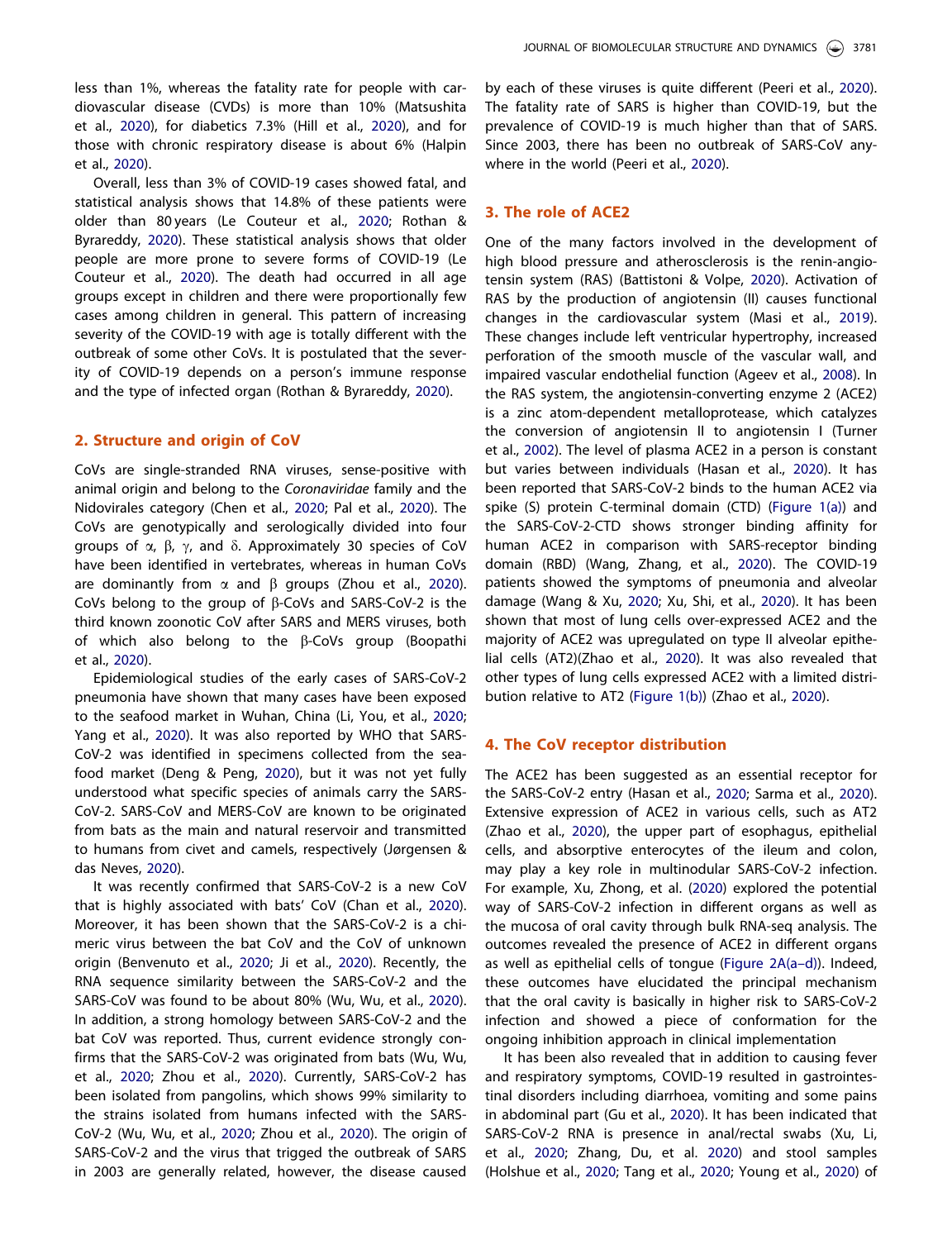

Figure 1. a The structure of human ACE2 after interaction with SARS-CoV-2S protein (Wang, Zhang, et al., 2020). b Single-cell map of human lung cells expressing ACE-2 (Zhao et al., 2020). Reprinted with permission from Refs. (Wang, Zhang, et al., 2020; Zhao et al., 2020). Abbreviation: tSNE: t-distributed Stochastic Neighbor Embedding.



Figure 2. A: ACE2 expression pattern in different organs. a ACE2 expression from TCGA dataset. b ACE2 expression from FANTOM5 CAGE dataset. c ACE2 expression from TCGA in different oral cavity. d ACE2 expression in two kinds of oral sites and others (Xu, Zhong, et al., 2020). B: ACE2 expression pattern in human testes. a ACE2 expression in different cell types. b TMPRSS2 expression in different cells (Wang & Xu, 2020). C: SARS-CoV-2 infection-related susceptible organs, Red: high risk, Grey: low-risk (Zou et al., 2020). Reprinted with permission from Refs. (Wang & Xu, 2020; Xu, Zhong, et al., 2020; Zou et al., 2020). Abbreviations: TCGA: The Cancer Genome Atlas; FANTOM5 CAGE: Functional Annotation of The Mammalian Genome Cap Analysis of Gene Expression; SPG: spermatogonia; TMPRSS2: transmembrane serine protease 2.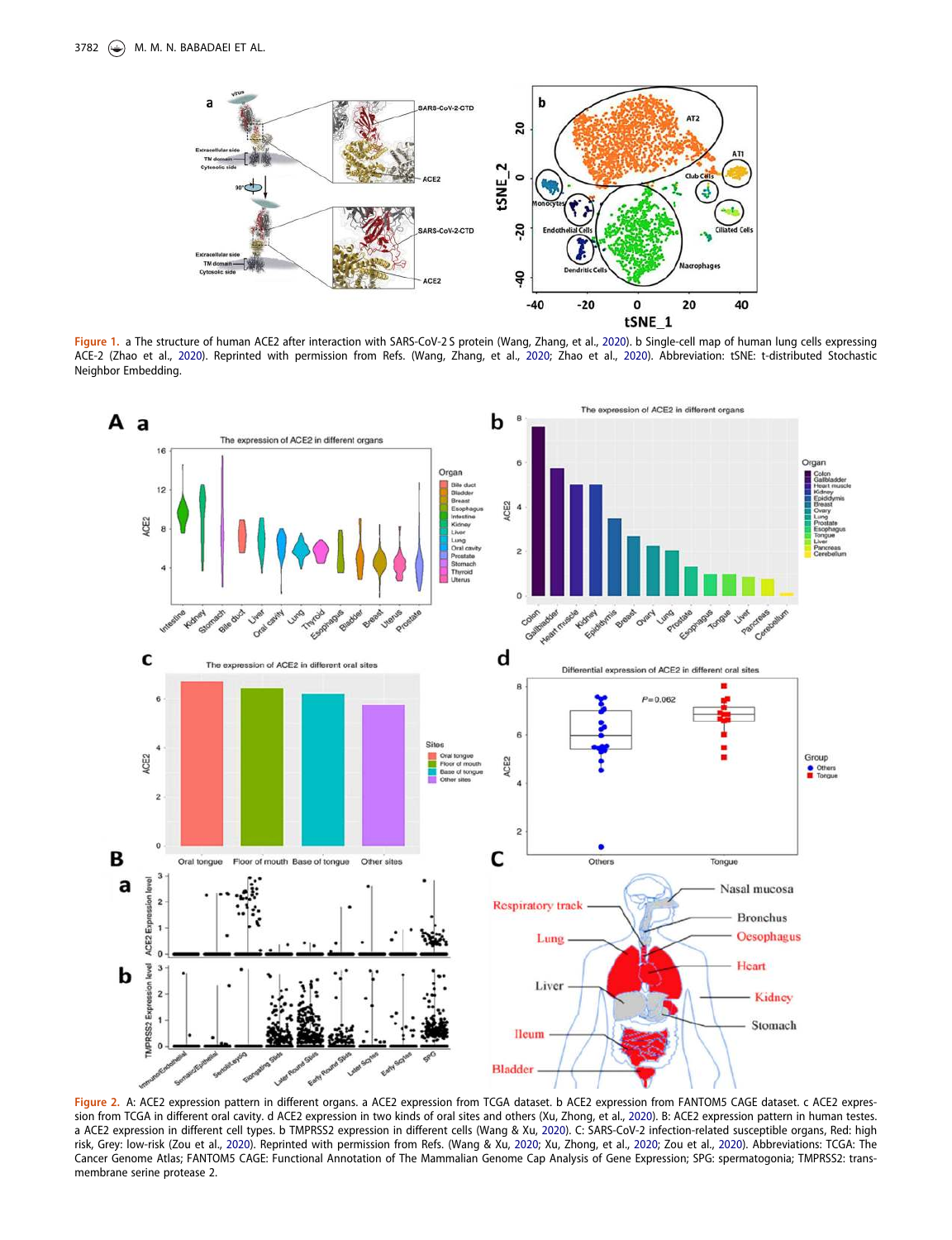patients with COVID-19 symptoms. Moreover, the viral ACE2 was revealed to be upregulated in gastrointestinal epithelial cells (Wong et al., 2020; Xiao et al., 2020).

Wang and Xu (2020) explored the sensitivity of the reproductive system to SARS-CoV-2 infection through RNA expression assay of ACE2. They found that ACE2 was remarkably upregulated in spermatogonia, Leydig, and Sertoli cells (Figure 2B(a)). Also, it has been reported recently that SARS-CoV-2 exploits the transmembrane serine protease 2 (TMPRSS2) for viral spike (S) protein cleavage (Hasan et al., 2020; Pant et al., 2020). The plots (Figure 2B(b)) indicated the pronounced upregulation of TMPRSS2 in spermatogonia and spermatids (Wang & Xu, 2020). Figure 2C also shows the SARS-CoV-2 infection-related sensitive organs which can explain about the non-respiratory symptoms identified in COVID-19 patients (Zou et al., 2020).

## 4.1. Lung

The distribution of ACE2 in different organs is significantly associated with the clinical symptoms of SARS-CoV-2 infection. It seems that any associated damage to the lung via external or internal factors can be mitigated by ACE2 inhibitors (Medhora et al., 2012). It has been reported that the level of pulmonary ACE2 is related to inflammatory lung disorders (Jia, 2016). Indeed, it has been well-documented that ACE2 is widley presented in the lungs (Kuba et al., 2010). It seems, the lung is the main sensitive tissue in response to SARS-CoV-2 infection (Guan et al., 2020; Wang & Xu, 2020; Yang et al., 2020).

Being involved in hemostasis, ACE2 can be considered as an important goal in the treatment of some well know diseases as well as COVID-19. However, due to the ineffectiveness of inhibitory drugs, some side effects can be observed. Some current studies are investigating the development of more potential specific ACE2 inhibitors based on chemical or biological compounds (Joshi et al., 2020). The inhibitory effects of various phases of different compounds can be investigated to reveal their concentration which inhibits the 50% of enzyme activity (Aanouz et al., 2020; Elmezayen et al., 2020). The evaluation of *Km* and *Vmax* can be used to assess the type of inhibitory mechanism by which a developed inhibitor impedes enzyme activity (Gupta et al., 2020; Muralidharan et al., 2020). The result can provide a potential model for reducing the SARS-CoV-2 infection with the ACE inhibition mechanism.

Li, He, et al. (2020) showed that the expression level of ACE2 in healthy people and patients with related disorders was not substantially different. However, relied on the increased upregulation of ACE2 in cigarette smokers, they anticipated that smoking may be identified as a risk factor for COVID-19 progression (Li, He, et al., 2020). The meta-analysis of previous results showed that ACE2 not only serves as a receptor, but it also plays an important role in post-infection mechanism such as immune system behavior, cytokine secretion, and viral viability. This result may provide a new platform for clinicians and researchers to attain more useful information regarding the pathogenesis of SARS-CoV-2 infection and to develop therapeutic platforms against COVID-19 (Li, You, et al., 2020). Pinto et al. (2020) also declared that ACE2 expression is enhanced in the lungs of COVID-19 patients with comorbidities.

#### 4.2. Cardiovascular system

It has been well-documented that SARS-CoV-2 mainly infects alveolar epithelial cells, leading to respiratory disorders (Zheng et al., 2020). These SARS-CoV-2-induced disorders are more serious in patients with CVDs, which might be related to enhanced expression of ACE2 in these patients in comparison with healthy people. Indeed, ACE2 can be overexpressed by the consumption of some inhibitors against renin–angiotensin system (RAS) (Zheng et al., 2020). Therefore, the side effects of different therapies which might result in overexpression of ACE2 in patients infected with SARS-CoV-2 should be heedfully taken into consideration (Zheng et al., 2020).

#### 4.2.1. Acute and chronic cardiovascular damage

Cardiac patients should be advised to take extra precautions, because the fatality rate of COVID-19 is higher in chronic CVD (Zheng et al., 2020). Patients with chronic heart disease or undergoing heart surgery have always been advised to use flu vaccines and pneumococcal vaccines at the appropriate time to prevent serious infectious and severe respiratory illness. The CoVs bind with high affinity to ACE2 receptors which are not only in the lungs, but also in other parts of the body, including the heart and digestive tract, kidney, and bladder (Hamming et al., 2004).

It has been proposed that the MERS-CoV can lead to acute myocarditis (AM) and heart-related diseases (Alhogbani, 2016). SARS-CoV-2 and MERS-CoV are similar pathogens (Elfiky & Azzam, 2020), and the AM stimulated by CoV clearly extend the adversity and complexity of patient handling. AM related to the SARS-CoV-2 can be observed in patients suffering from COVID-19, which is mostly evidenced as an enhancement in cardiac troponin I (cTnI) level (Huang et al., 2020). It was also seen that the levels of markers of AM were remarkably higher in COVID-19 patients handled in ICU, indicating that COVID-19 patients with serious stages usually show complexity involving AM (Wang, Hu, et al., 2020). Furthermore, among the identified cases of COVID-19 announced by the National Health Commission of China (NHC), a number of patients diagnosed with SARS-CoV-2 infection were primarily suffered from CVDs instead of respiratory disorders (Shi et al., 2020). Indeed, among the patients who died from SARS-CoV-2 infection with no related CVD, 12% of them suffered from considerable heart injury due to enhanced levels of cTnI (Akhmerov & Marban, 2020). Therefore, in patients with SARS-CoV-2 infection, the prevalence of AM is higher due to the systemic inflammatory behavior and immune system responses during disorder progression (Shi et al., 2020).

A follow-up survey of patients who recovered from COVID-19 revealed that around 50% suffered from CVDs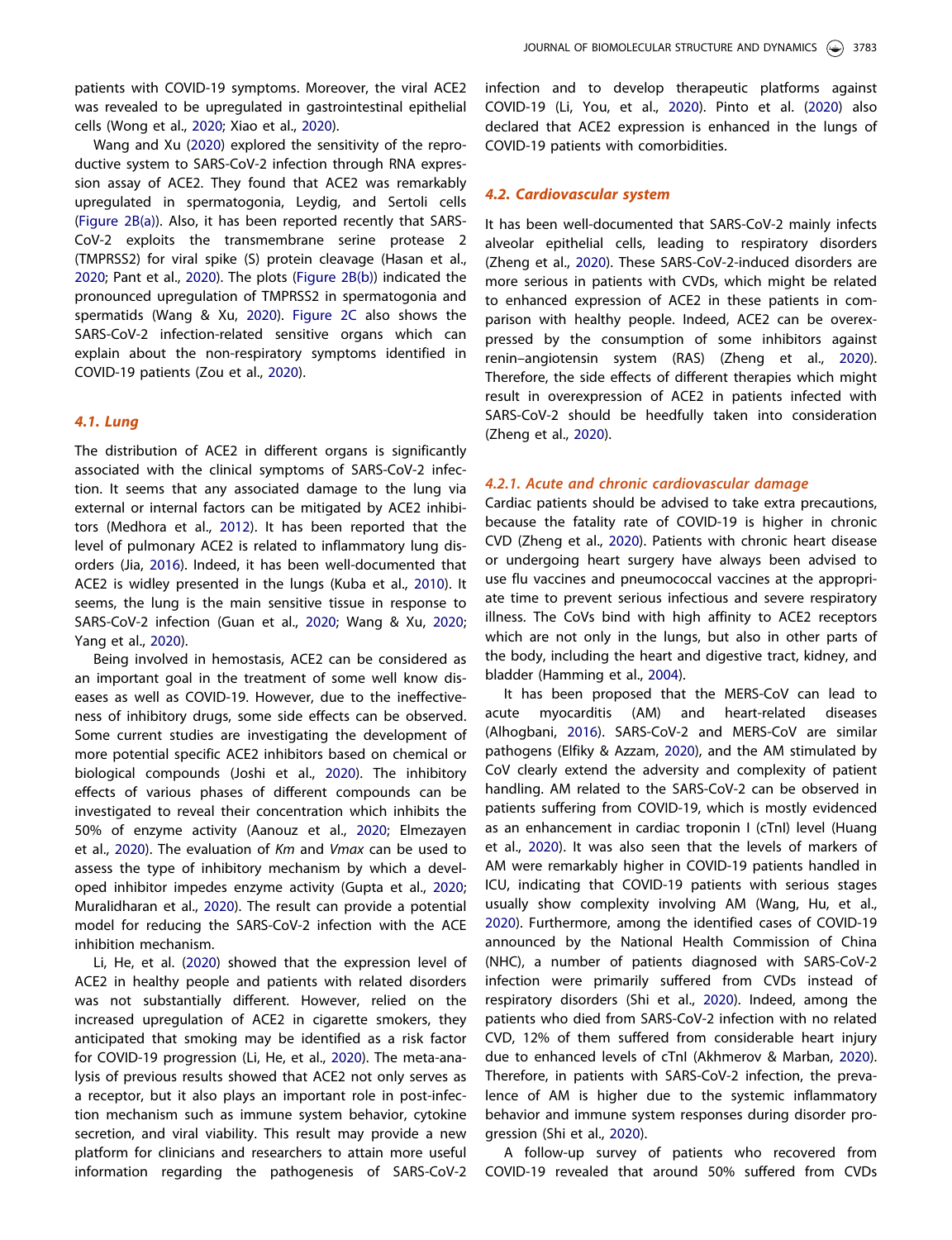(Clerkin et al., 2020). Based on the similarity between the structures of SARS-CoV-2 and SARS-CoV, it might lead to chronic injury in the cardiovascular system, therefore serious attempts should be done to result in cardiovascular protection during handling of COVID-19 (Zheng et al., 2020).

#### 5. Conclusion and future perspective

According to a report from China, the fatality is observed in older people as well as patients with hypertension, chronic lung disease, diabetes, and CVDs. One of the most likely mechanisms by which COVID-19 can causes lung and cardiac damage is through the SARS-CoV-2 binding to ACE2 receptors. On the other hand, diabetics, hypertensive and cardiovascular patients are the most consumers of ACE inhibitor (ACEIs) and angiotensin II receptor blockers (ARBs). ACEI drugs do not directly affect the ACE2 receptor, but inhibition of angiotensin 2 production by negative feedback increases the expression of the ACE2 mRNA. Animal studies have shown that the use of some ACE2 inhibitors as potential drugs against hypertension was associated with a several fold increase in the expression of lung and cardiac ACE2 mRNA.

There are hypotheses that some drugs trigger ACE2 overexpression and therefore enhance the severity of the COVID-19. Although the genes encoding ACE2 protein, located on the X chromosome, is more abundant in women the incidence and fatality rate of COVID-19 infection is higher in men. In addition, in spite of the decrease in the expression level of ACE2 in body, the severity and fatality rate of COVID-19 infection increases with age. The ACE2 receptor has a protective effect in acute respiratory distress syndrome (ARDS) caused by influenza. In contrast, the binding of SARS-CoV-2 S protein to the ACE2 receptor reduces the ACE2 level of lung cells and increases the associated damage. At present, with the available information, it is not possible to draw any definite conclusions about whether or not to continue taking these drugs in treating COVID-19.

#### Disclosure statement

The authors declare no conflict of interest.

#### Funding

This research was made possible by the grants NPRP10-120-170-211 from Qatar National Research Fund (QNRF) under Qatar Foundation and GCC-2017-005 under the GCC Collaborative Research Program from Qatar University. The statements made herein are the sole responsibility of the authors.

#### References

- Aanouz, I., Belhassan, A., El Khatabi, K., Lakhlifi, T., El Idrissi, M., & Bouachrine, M. (2020). Moroccan medicinal plants as inhibitors of COVID-19: Computational investigations. *Journal of Biomolecular Structure and Dynamics*, 1–12.
- Ageev, F., Ovchinnikov, A., Serbul, V., & Belenkov, Y. N. (2008). Left ventricular hypertrophy: Renin-angiotensin system role. *Cardiovascular Therapy and Prevention*, *7*, 98–108.
- Aigner, C., Dittmer, U., Kamler, M., Collaud, S., & Taube, C. (2020). COVID-19 in a lung transplant recipient. *The Journal of Heart and Lung Transplantation*, 1–9. https://doi.org/10.1016/j.healun.2020.04.004
- Akhmerov, A., & Marban, E. (2020). COVID-19 and the heart. *Circulation Research*, *126*(10), 1443–1455. https://doi.org/10.1161/CIRCRESAHA.120. 317055
- Alhogbani, T. (2016). Acute myocarditis associated with novel Middle East respiratory syndrome coronavirus. *Annals of Saudi Medicine*, *36*(1), 78–80. https://doi.org/10.5144/0256-4947.2016.78
- Baig, A. M., Khaleeq, A., Ali, U., & Syeda, H. (2020). Evidence of the COVID-19 virus targeting the CNS: Tissue distribution, host–virus interaction, and proposed neurotropic mechanisms. *ACS Chemical Neuroscience*, *11*(7), 995–998. https://doi.org/10.1021/acschemneuro.0c00122
- Banerjee, S., Dhar, S., Bhattacharjee, S., & Bhattacharjee, P. (2020). Decoding the lethal effect of SARS-CoV-2 (novel coronavirus) strains from global perspective: Molecular pathogenesis and evolutionary divergence. *bioRxiv*, 1–25.
- Battistoni, A., & Volpe, M. (2020). Might renin–angiotensin system blockers play a role in the COVID-19 pandemic? *European Heart Journal-Cardiovascular Pharmacotherapy*, 1–4.
- Benvenuto, D., Giovanetti, M., Ciccozzi, A., Spoto, S., Angeletti, S., & Ciccozzi, M. (2020). The 2019-new coronavirus epidemic: Evidence for virus evolution. *Journal of Medical Virology*, *92*(4), 455–459. https://doi. org/10.1002/jmv.25688
- Boopathi, S., Poma, A. B., & Kolandaivel, P. (2020). Novel 2019 coronavirus structure, mechanism of action, antiviral drug promises and rule out against its treatment. *Journal of Biomolecular Structure and Dynamics*, 1–14.
- Cao, X. (2020). COVID-19: Immunopathology and its implications for therapy. *Nature Reviews Immunology*, *20*(5), 269–270. https://doi.org/10. 1038/s41577-020-0308-3
- Cao, Y., Liu, X., Xiong, L., & Cai, K. (2020). Imaging and clinical features of patients with 2019 novel coronavirus SARS-CoV-2: A systematic review and meta-analysis. *Journal of Medical Virology*, 1–11.
- Chan, J. F.-W., Kok, K.-H., Zhu, Z., Chu, H., To, K. K.-W., Yuan, S., & Yuen, K.-Y. (2020). Genomic characterization of the 2019 novel humanpathogenic coronavirus isolated from a patient with atypical pneumonia after visiting Wuhan. *Emerging Microbes & Infections*, *9*(1), 221–236. https://doi.org/10.1080/22221751.2020.1719902
- Chen, Y., Liu, Q., & Guo, D. (2020). Emerging coronaviruses: Genome structure, replication, and pathogenesis. *Journal of Medical Virology*, *92*(4), 418–423. https://doi.org/10.1002/jmv.25681
- Cheng, H., Wang, Y., & Wang, G. Q. (2020). Organ-protective effect of angiotensin-converting Enzyme 2 and its effect on the prognosis of COVID-19. *Journal of Medical Virology*, 1–5.
- Cheng, Y., Luo, R., Wang, K., Zhang, M., Wang, Z., Dong, L., Li, J., Yao, Y., Ge, S., & Xu, G. (2020). Kidney impairment is associated with in-hospital death of COVID-19 patients. *medRxiv*, 1–21.
- Clerkin, K. J., Fried, J. A., Raikhelkar, J., Sayer, G., Griffin, J. M., Masoumi, A., Jain, S. S., Burkhoff, D., Kumaraiah, D., & Rabbani, L. (2020). Coronavirus disease 2019 (COVID-19) and cardiovascular disease. *Circulation*, 1–23.
- Deng, S.-Q., & Peng, H.-J. (2020). Characteristics of and public health responses to the coronavirus disease 2019 outbreak in China. *Journal of Clinical Medicine*, *9*(2), 575. https://doi.org/10.3390/jcm9020575
- Elfiky, A. A., & Azzam, E. B. (2020). Novel guanosine derivatives against MERS CoV polymerase: An in silico perspective. *Journal of Biomolecular Structure and Dynamics*, 1–12.
- Elmezayen, A. D., Al-Obaidi, A., Şahin, A. T., & Yelekçi, K. (2020). Drug repurposing for coronavirus (COVID-19): In silico screening of known drugs against coronavirus 3CL hydrolase and protease enzymes. *Journal of Biomolecular Structure and Dynamics*, 1–12.
- Feng, G., Zheng, K. I., Yan, Q.-Q., Rios, R. S., Targher, G., Byrne, C. D., Van Poucke, S., Liu, W.-Y., & Zheng, M.-H. (2020). COVID-19 and liver dysfunction: Current insights and emergent therapeutic strategies. *Journal of Clinical and Translational Hepatology*, *8*(1), 18–24. https:// doi.org/10.14218/JCTH.2020.00018
- Gu, J., Han, B., & Wang, J. (2020). COVID-19: Gastrointestinal manifestations and potential fecal–oral transmission. *Gastroenterology*, *158*(6), 1518–1519. https://doi.org/10.1053/j.gastro.2020.02.054
- Guan, W-j., Ni, Z-y., Hu, Y., Liang, W-h., Ou, C-q., He, J-x., Liu, L., Shan, H., Lei, Cl., Hui, D. S. C., Du, B., Li, L-j., Zeng, G., Yuen, K.-Y., Chen, R-c., Tang, C-l.,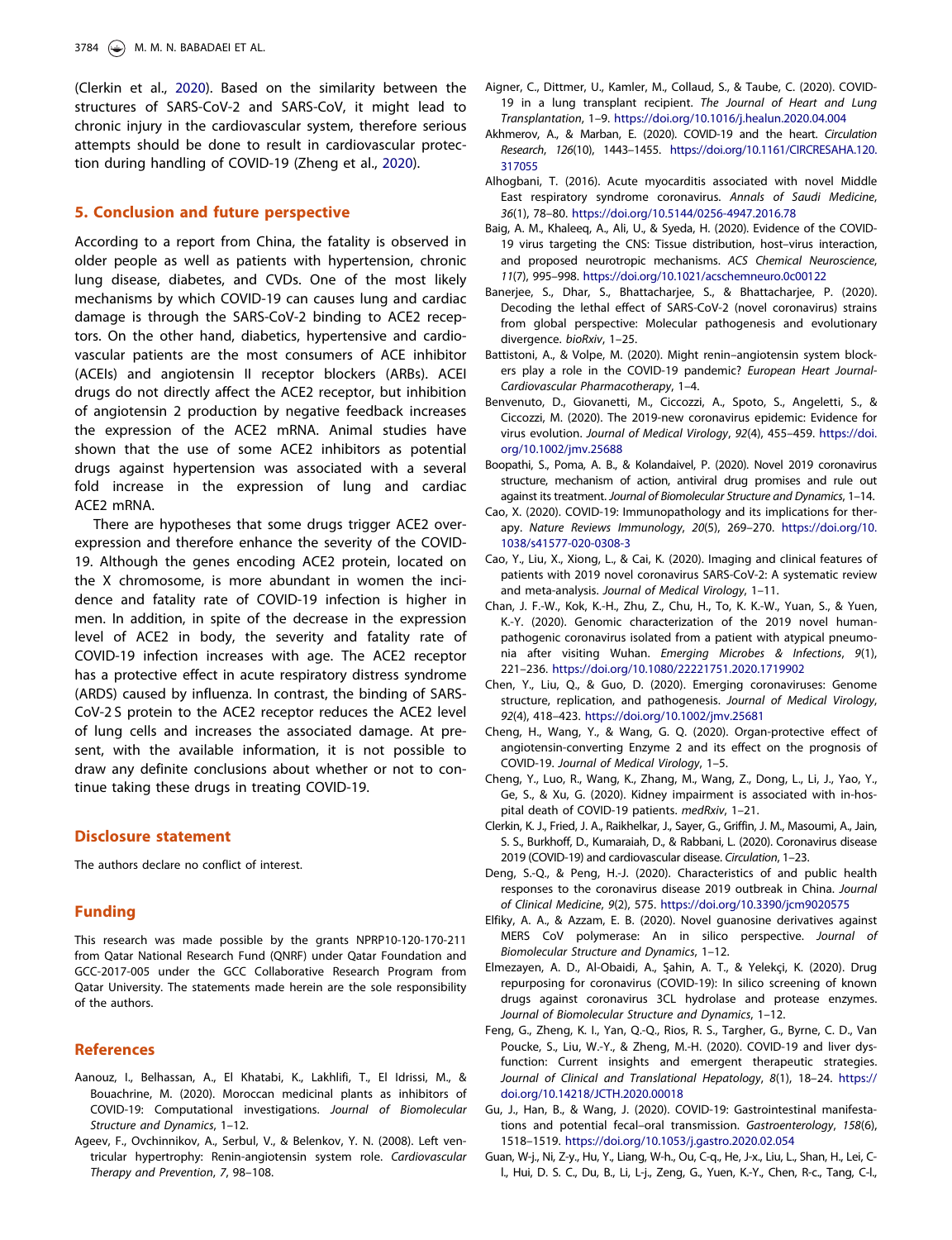Wang, T., Chen, P-y., Xiang, J., ... Zhong, N-s. (2020). Clinical characteristics of coronavirus disease 2019 in China. *The New England Journal of Medicine*, *382*(18), 1708–1720. https://doi.org/10.1056/NEJMoa2002032

- Gupta, M. K., Vemula, S., Donde, R., Gouda, G., Behera, L., & Vadde, R. (2020). In-silico approaches to detect inhibitors of the human severe acute respiratory syndrome coronavirus envelope protein ion channel. *Journal of Biomolecular Structure and Dynamics*, 1–17.
- Halpin, D. M., Faner, R., Sibila, O., Badia, J. R., & Agusti, A. (2020). Do chronic respiratory diseases or their treatment affect the risk of SARS-CoV-2 infection? *The Lancet Respiratory Medicine*, *8*(5), 436–438. https://doi.org/10.1016/S2213-2600(20)30167-3
- Hamming, I., Timens, W., Bulthuis, M., Lely, A., Navis, G., & van Goor, H. (2004). Tissue distribution of ACE2 protein, the functional receptor for SARS coronavirus. A first step in understanding SARS pathogenesis. *The Journal of Pathology*, *203*(2), 631–637. https://doi.org/10.1002/path.1570
- Hasan, A., Paray, B. A., Hussain, A., Qadir, F. A., Attar, F., Aziz, F. M., Sharifi, M., Derakhshankhah, H., Rasti, B., & Mehrabi, M. (2020). A review on the cleavage priming of the spike protein on coronavirus by angiotensin-converting enzyme-2 and furin. *Journal of Biomolecular Structure and Dynamics*, 1–13.
- He, F., Deng, Y., & Li, W. (2020). Coronavirus disease 2019 (COVID-19): What we know? *Journal of Medical Virology*, 1–7. https://doi.org/10.1002/jmv.25766
- He, Q., Mok, T. N., Yun, L., He, C., Li, J., & Pan, J. H. (2020). Single cell RNA sequencing analysis of human kidney reveals the presence of ACE2 receptor: A potential pathway of COVID-19 infection. *SSRN*, 1–29.
- Hill, M. A., Mantzoros, C., & Sowers, J. R. (2020). Commentary: COVID-19 in patients with diabetes. *Metabolism: Clinical and Experimental*, *107*, 154217. https://doi.org/10.1016/j.metabol.2020.154217
- Holshue, M. L., DeBolt, C., Lindquist, S., Lofy, K. H., Wiesman, J., Bruce, H., Spitters, C., Ericson, K., Wilkerson, S., Tural, A., Diaz, G., Cohn, A., Fox, L., Patel, A., Gerber, S. I., Kim, L., Tong, S., Lu, X., Lindstrom, S., … Pillai, S. K. (2020). First case of 2019 novel coronavirus in the United States. *The New England Journal of Medicine*, *382*(10), 929–936. https://doi.org/10.1056/NEJMoa2001191
- Huang, C., Wang, Y., Li, X., Ren, L., Zhao, J., Hu, Y., Zhang, L., Fan, G., Xu, J., Gu, X., Cheng, Z., Yu, T., Xia, J., Wei, Y., Wu, W., Xie, X., Yin, W., Li, H., Liu, M., … Cao, B. (2020). Clinical features of patients infected with 2019 novel coronavirus in Wuhan. *The Lancet*, *395*(10223), 497–506. https://doi.org/10.1016/S0140-6736(20)30183-5
- Ji, W., Wang, W., Zhao, X., Zai, J., & Li, X. (2020). Homologous recombination within the spike glycoprotein of the newly identified coronavirus may boost cross-species transmission from snake to human. *Journal of Medical Virology*, 1–8.
- Jia, H. (2016). Pulmonary angiotensin-converting enzyme 2 (ACE2) and inflammatory lung disease. *Shock (Augusta, Ga.)*, *46*(3), 239–248. https://doi.org/10.1097/SHK.0000000000000633
- Jørgensen, H. J., & das Neves, C. (2020). COVID-19: One world, one health. *Tidsskrift for Den Norske Legeforening*, 1–3. https://doi.org/10. 4045/tidsskr.20.0212
- Joshi, R. S., Jagdale, S. S., Bansode, S. B., Shankar, S. S., Tellis, M. B., Pandya, V. K., Chugh, A., Giri, A. P., & Kulkarni, M. J. (2020). Discovery of potential multi-target-directed ligands by targeting host-specific SARS-CoV-2 structurally conserved main protease\$. *Journal of Biomolecular Structure and Dynamics*, 1–16.
- Kuba, K., Imai, Y., Ohto-Nakanishi, T., & Penninger, J. M. (2010). Trilogy of ACE2: A peptidase in the renin–angiotensin system, a SARS receptor, and a partner for amino acid transporters. *Pharmacology & Therapeutics*, *128*(1), 119–128. https://doi.org/10.1016/j.pharmthera.2010.06.003
- Kucharski, A. J., Russell, T. W., Diamond, C., Liu, Y., Edmunds, J., Funk, S., Eggo, R. M., Sun, F., Jit, M., Munday, J. D., Davies, N., Gimma, A., van Zandvoort, K., Gibbs, H., Hellewell, J., Jarvis, C. I., Clifford, S., Quilty, B. J., Bosse, N. I., … Flasche, S. (2020). Early dynamics of transmission and control of COVID-19: A mathematical modelling study. *The Lancet Infectious Diseases*, *20*(5), 553–558. https://doi.org/10.1016/S1473- 3099(20)30144-4
- Kwok, K. O., Tang, A., Wei, V. W., Park, W. H., Yeoh, E. K., & Riley, S. (2019). Epidemic models of contact tracing: Systematic review of transmission studies of severe acute respiratory syndrome and Middle East respiratory syndrome. *Computational and Structural Biotechnology Journal*, *17*, 186–194. https://doi.org/10.1016/j.csbj.2019.01.003
- Lai, C.-C., Shih, T.-P., Ko, W.-C., Tang, H.-J., & Hsueh, P.-R. (2020). Severe acute respiratory syndrome coronavirus 2 (SARS-CoV-2) and corona virus disease-2019 (COVID-19): The epidemic and the challenges. *International Journal of Antimicrobial Agents*, *55*(3), 105924. https://doi. org/10.1016/j.ijantimicag.2020.105924
- Landi, F., Barillaro, C., Bellieni, A., Brandi, V., Carfı, A., D'Angelo, M., Fusco, D., Landi, G., Lo Monaco, R., Martone, A. M., Marzetti, E., Pagano, F., Pais, C., Russo, A., Salini, S., Tosato, M., Tummolo, A., Benvenuto, F., Bramato, G., Catalano, L., Ciciarello, F., & Bernabei, R. (2020). The New challenge of geriatrics: Saving frail older people from the SARS-CoV-2 pandemic infection. *The Journal of Nutrition, Health & Aging*, *24*(5), 466–470. https://doi.org/10.1007/s12603-020-1356-x
- Lauer, S. A., Grantz, K. H., Bi, Q., Jones, F. K., Zheng, Q., Meredith, H. R., Azman, A. S., Reich, N. G., & Lessler, J. (2020). The incubation period of coronavirus disease 2019 (COVID-19) from publicly reported confirmed cases: Estimation and application. *Annals of Internal Medicine*, *172*(9), 577. https://doi.org/10.7326/M20-0504
- Le Couteur, D. G., Anderson, R. M., & Newman, A. B. (2020). COVID-19 is a disease of older people. *The Journals of Gerontology. Series A, Biological Sciences and Medical Sciences*, 1–5.
- Li, G., He, X., Zhang, L., Ran, Q., Wang, J., Xiong, A., Wu, D., Chen, F., Sun, J., & Chang, C. (2020). Assessing ACE2 expression patterns in lung tissues in the pathogenesis of COVID-19. *Journal of Autoimmunity*, 102463. https://doi.org/10.1016/j.jaut.2020.102463
- Li, J.-Y., You, Z., Wang, Q., Zhou, Z.-J., Qiu, Y., Luo, R., & Ge, X.-Y. (2020). The epidemic of 2019-novel-coronavirus (2019-nCoV) pneumonia and insights for emerging infectious diseases in the future. *Microbes and Infection*, *22*(2), 80–85. https://doi.org/10.1016/j.micinf.2020.02.002
- Linton, N. M., Kobayashi, T., Yang, Y., Hayashi, K., Akhmetzhanov, A. R., Jung, S-m., Yuan, B., Kinoshita, R., & Nishiura, H. (2020). Incubation period and other epidemiological characteristics of 2019 novel coronavirus infections with right truncation: A statistical analysis of publicly available case data. *Journal of Clinical Medicine*, *9*(2), 538. https:// doi.org/10.3390/jcm9020538
- Lipsitch, M., Swerdlow, D. L., & Finelli, L. (2020). Defining the epidemiology of Covid-19—studies needed. *The New England Journal of Medicine*, *382*(13), 1194–1196. https://doi.org/10.1056/NEJMp2002125
- Liu, Y., Chen, H., Tang, K., & Guo, Y. (2020). Clinical manifestations and outcome of SARS-CoV-2 infection during pregnancy. *Journal of Infection*, 1–8. https://doi.org/10.1016/j.jinf.2020.02.028
- Masi, S., Uliana, M., & Virdis, A. (2019). Angiotensin II and vascular damage in hypertension: Role of oxidative stress and sympathetic activation. *Vascular Pharmacology*, *115*, 13–17. https://doi.org/10.1016/j.vph. 2019.01.004
- Matsushita, K., Ding, N., Kou, M., Hu, X., Chen, M., Gao, Y., Honda, Y., Dowdy, D., Mok, Y., & Ishigami, J. (2020). The relationship of COVID-19 severity with cardiovascular disease and its traditional risk factors: A systematic review and meta-analysis. *medRxiv*, 1–29.
- Medhora, M., Gao, F., Jacobs, E. R., & Moulder, J. E. (2012). Radiation damage to the lung: Mitigation by angiotensin-converting enzyme (ACE) inhibitors. *Respirology (Carlton, Vic.)*, *17*(1), 66–71. https://doi. org/10.1111/j.1440-1843.2011.02092.x
- Monteleone, G., & Ardizzone, S. (2020). Are patients with inflammatory bowel disease at increased risk for Covid-19 infection? *Journal of Crohn*'*s and Colitis*, 1–3.
- Muralidharan, N., Sakthivel, R., Velmurugan, D., & Gromiha, M. M. (2020). Computational studies of drug repurposing and synergism of lopinavir, oseltamivir and ritonavir binding with SARS-CoV-2 Protease against COVID-19. *Journal of Biomolecular Structure and Dynamics*, 1–7.
- Pal, M., Berhanu, G., Desalegn, C., & Kandi, V. (2020). Severe acute respiratory syndrome Coronavirus-2 (SARS-CoV-2): An update. *Cureus*, *12*, 1–13.
- Pant, S., Singh, M., Ravichandiran, V., Murty, U., & Srivastava, H. K. (2020). Peptide-like and small-molecule inhibitors against Covid-19. *Journal of Biomolecular Structure and Dynamics*, 1–15.
- Payne, S. (2017). Family Coronaviridae. *Viruses*, 149–158.
- Pedersen, S. F., & Ho, Y.-C. (2020). SARS-CoV-2: A storm is raging. *The Journal of Clinical Investigation*, *130*(5), 2202–2205. https://doi.org/10.1172/JCI137647
- Peeri, N. C., Shrestha, N., Rahman, M. S., Zaki, R., Tan, Z., Bibi, S., Baghbanzadeh, M., Aghamohammadi, N., Zhang, W., & Haque, U. (2020). The SARS, MERS and novel coronavirus (COVID-19) epidemics,